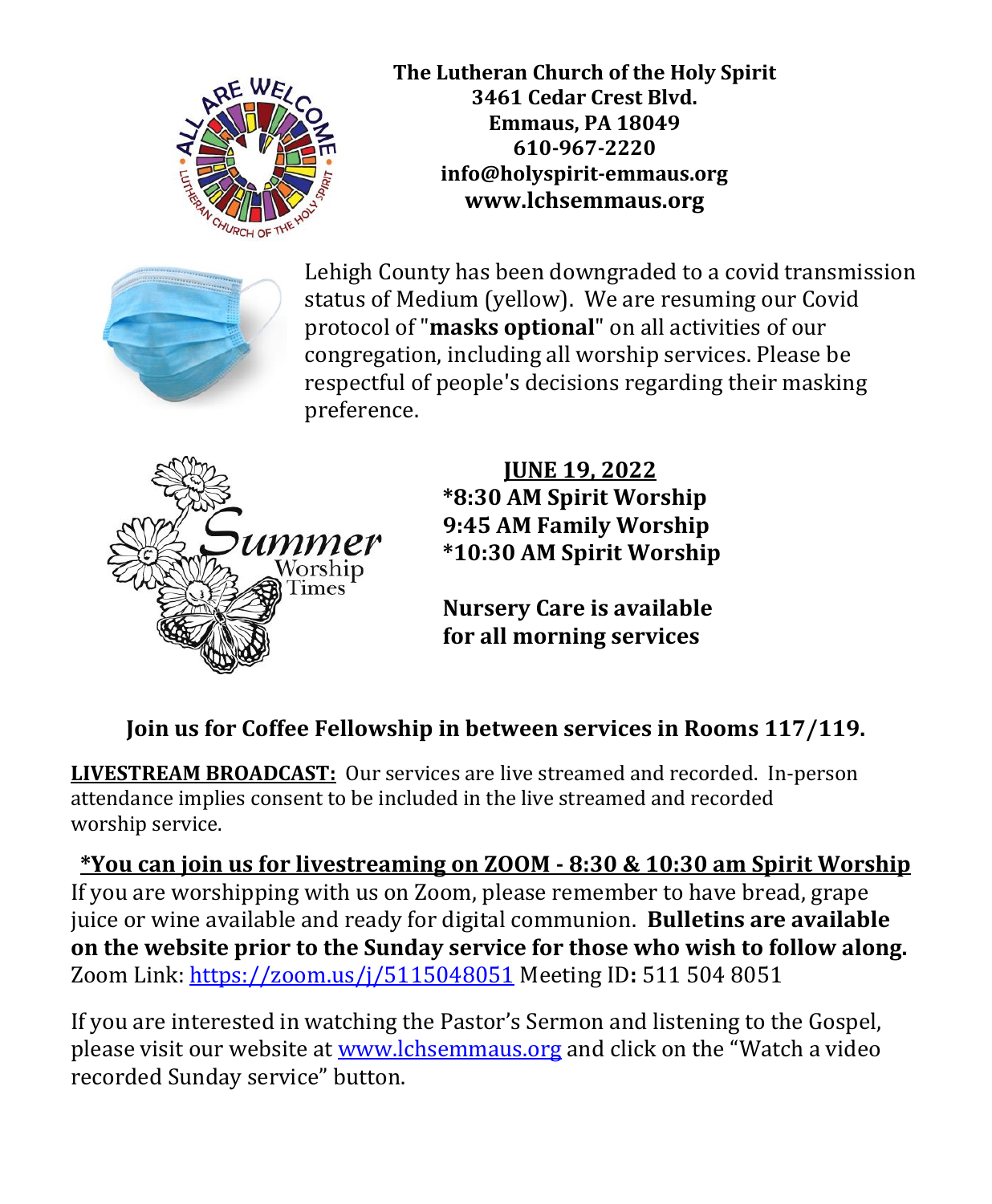

# **Pastor Ric & Deacon Jane's Retirement Celebration**

Saturday, June 18th, 2022 4:30pm - 8:00pm Come join us as we celebrate Pastor Ric and Deacon Jane's retirement.

**Children are welcome and celebrated!** The "Children's Ministry" table and basket in the lobby contains a variety of items for children's use during worship. Stop by to borrow a book, pick up some coloring sheets and crayons or take along a copy of this week's children's bulletin.

### **YOUTH NEWS:**

**MINI GOLF:** On **July 10th**, if the weather permits, let's all meet at Putt U **at 1:00** to play some mini golf together! Bring a friend! Sign up using the link so we know how many to tell Putt U! [Holy Spirit Youth Group: Mini Golf at Putt U! \(signupgenius.com\)](https://www.signupgenius.com/go/10c0e4ca4ae22a1f8c43-mini)

**CAT CAMP: The weekend of August 26th-28th** we will be having Catechism Camp!! Cat Camp takes place at Bear Creek Camp in Wilkes Barre, PA. This is such a special experience for our youth. When we ask kids about their experience they always have so much fun and have nothing but positives to say! Anyone entering 6th grade through 10th grade is welcome to attend and if you have older children, we are always looking for mentors! Students are required to go to Cat Camp before they are confirmed, so hopefully your child can join us this year. It's important in their faith formation. Please let me know if you have any questions!  $\sim$  Amber O'Brien

**BLOOMIN' FAITH** Thank you for your interest in our flower ministry. There are a variety of ways to support our ministry. Donations: \$25.00 is the suggested donation. Delivery People: deliver 2-4 small bouquets to our members. Our upcoming **delivery days are June 18, and July 23**. If you are interested in arranging flowers, or have flowers to donate, please contact Lisa Walton directly at [lmwalton@aol.com.](mailto:lmwalton@aol.com) [Please click here to sign up.](https://www.signupgenius.com/go/8050A4CA4A6292-bloomin5) Thank you.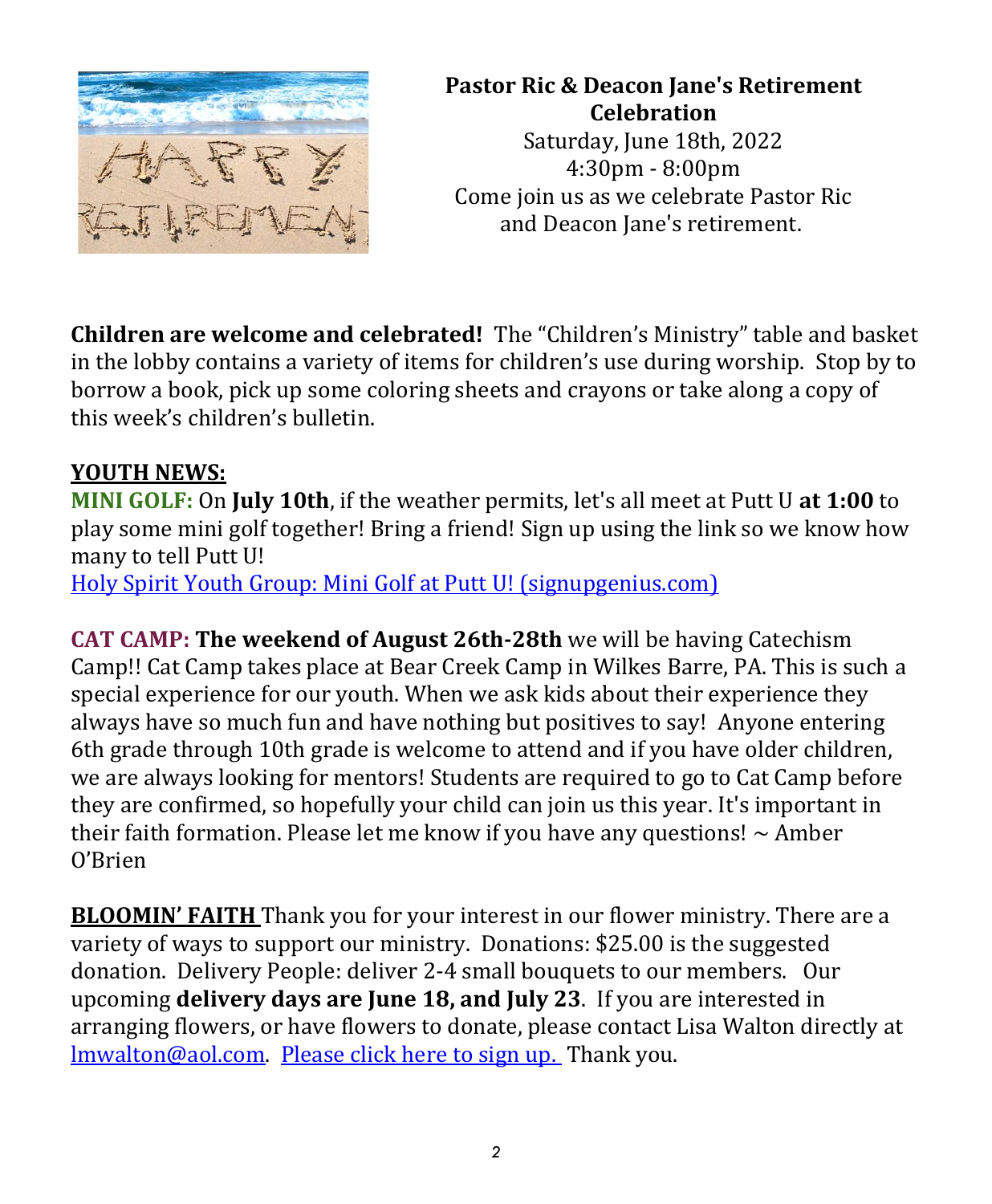### **PRIME TIMERS**

Wednesday, June 29 – We will meet at 9:30 am in Camp Olympic Park (pavilion) for Trivia fun, goodies from Elsie, and fellowship. Bring your coffee and chair. After the meeting, we will have Book Club and discuss the book, "*American Dirt*". Our next book is, "*The Lager Queen of Minnesota*" by J. Ryan Stradel.

**THE FLY TO ABE GROUP** plans on meeting on June 27th in Rooms 117-119 for a discussion on the book, "*Loving*". Mildred Jeter, a woman of African and Native American descent wanted to marry Richard Loving in the state of Virginia, but it was against state law to consider an interracial marriage. They decided to marry in Washington D. C., where interracial marriages were legal, but when they returned to Virginia, they were arrested and jailed. The judge decided that they could avoid the jail sentencing if they left Virginia and stayed away for 25 years. On June 12 1967 the US Supreme Court made a decision in the case of "Loving V. Virginia", to strike down state laws that banned interracial marriages. So, on June 12th each year, "Loving Day" is celebrated. This story is not only in book format, but in a movie format as well. Many of the local libraries have copies of both, that we can use, to hear of their story. Come and join us for a most provocative discussion on a real life issue in the US.



**Preschool Employment Opportunities**: Holy Spirit Christian Nursery School seeks a part time teacher and teacher aide contracted for 9-months. Candidates must love working with young children. The teacher candidate should possess a BA/BS in Early Childhood or Elementary Education. Email letter of interest and resume t[o kahler@holyspirit-emmaus.org](mailto:kahler@holyspirit-emmaus.org) or call (610) 965-5208.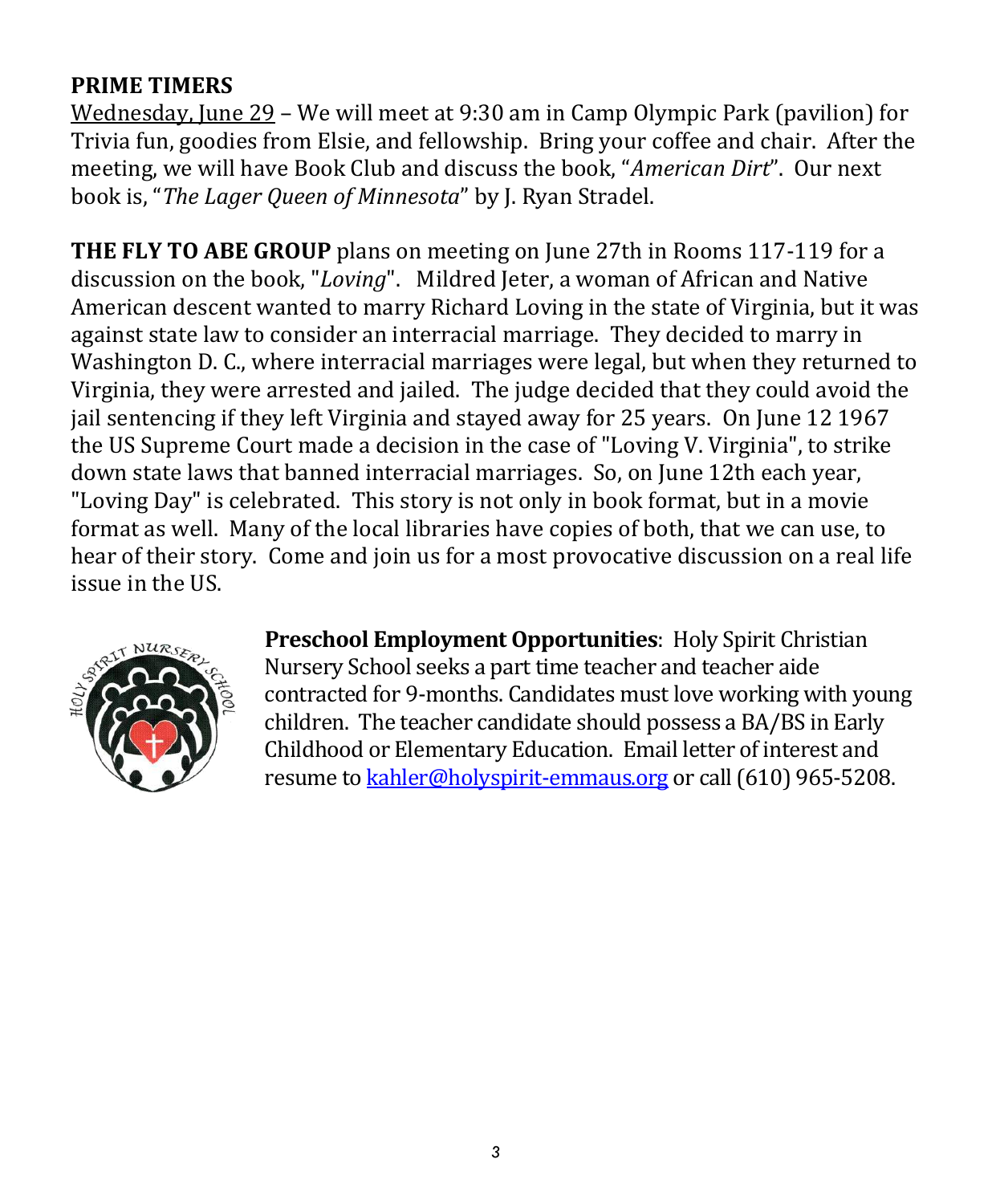

**June 20 – 24 9:30 am – 11:30 am**

**VBS DECORATING:** Please join us as we transform our church space for our Knights of North Castle VBS. A **VBS decorating session is scheduled for Sunday, June 19th from 11:30 am - 1:30 pm.** Any questions about volunteering or VBS, please see Karin Kahler.

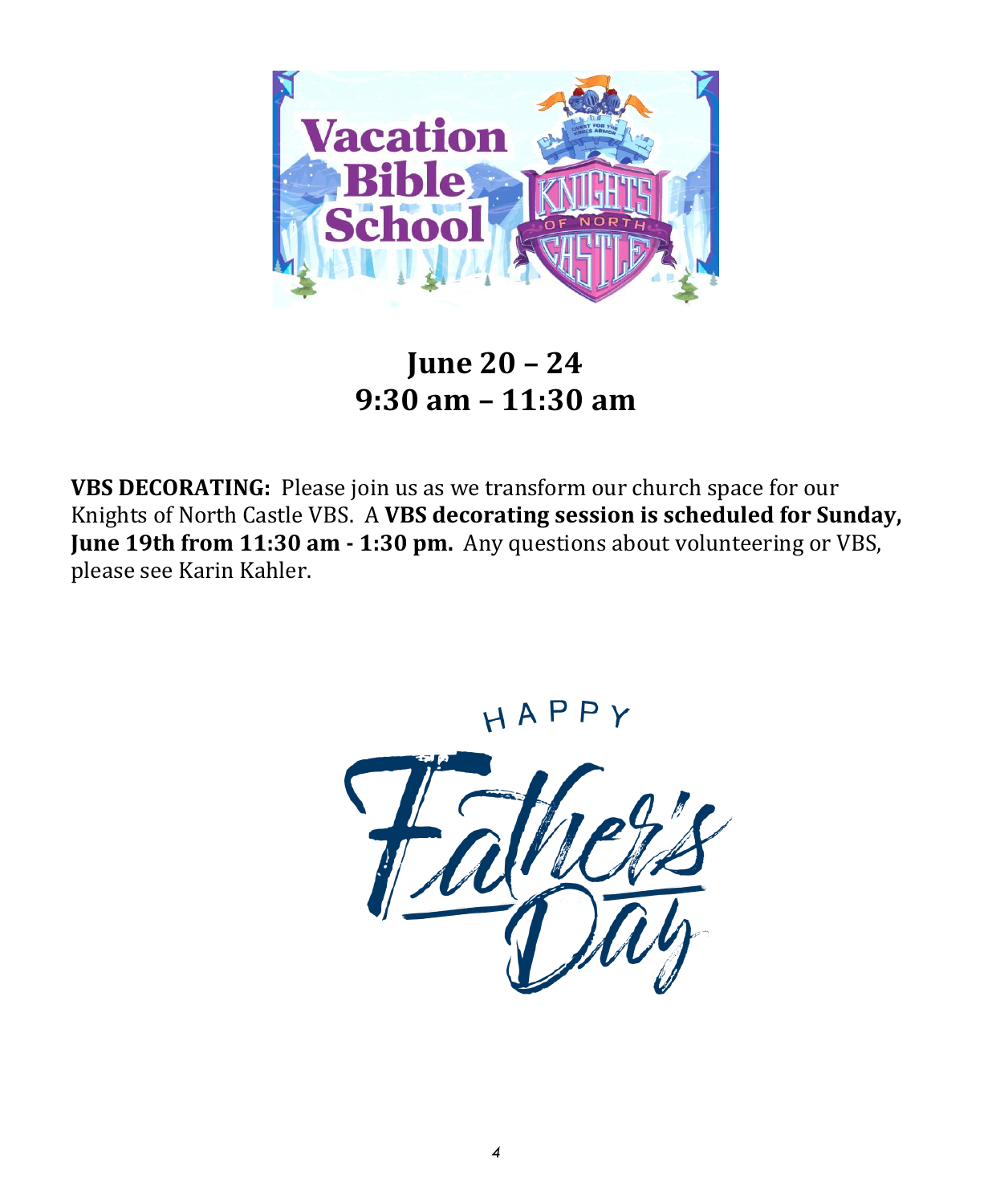

Please remember these members and friends of Holy Spirit in your prayers:

**Our homebound members:** Ray, Wilbur, Gloria, Tom, Richard, Phyllis, Deb, Jim, Peggy, Dick, Christopher, Kathy, Jean, Ed, Glenn, Norine, Jean and Billie.

**Pray for God's healing for:** Bobbie, Stephanie, Louise, Lea, Corbin and family, Darlene, Jace, Robbie, Paul, Pam, Pat, Helen, Elaine, Claire, Kevin, Linda, Leah, Tom, Donald, Ivan, Greg, Helen, Deacon Jane, Scott, Eric, Stephanie, Becky, Adam, Glenn, Jane, Denny, Millie, Lisa, Debora, Lisa, Marilyn, JoAnn, Patricia, Reinhold, Erin, Fred, Rosie, Christopher, Debby, Janie, John, Donna, Jim, Lester, Karen, Lisa, Douglas, Rachel, Nancy, Sue, Grayson, Azlee, Kathi, Maya, Jess, Matthew, Katie, Helen, Nick, Irene, Tonya, Ray, Ross, Deanna, Robert, Denise, Ksenia, Renee, Phil, Andrew, Jean, Peggy, Glenn, Sherri, Wilma, Al, Tammy, Timothy, Grace, Tony, Tori, Melanie, Mike, Don, Don, Ali, Doris, John, Judith and Betty Mae.

**In times of joy** for Elsie's 90<sup>th</sup> birthday with loving birthday wishes from her family.

**In times of joy and celebration** for the wedding of Emily and Paul.

**In times of sorrow**, we pray for the family and friends of Alice, Leona, and Patricia Ann.

**If you, or a member of your family, are ever hospitalized,** please let the pastors know by contacting the church office at 610-967-2220. The hospitals no longer notify the church due to HIPAA laws.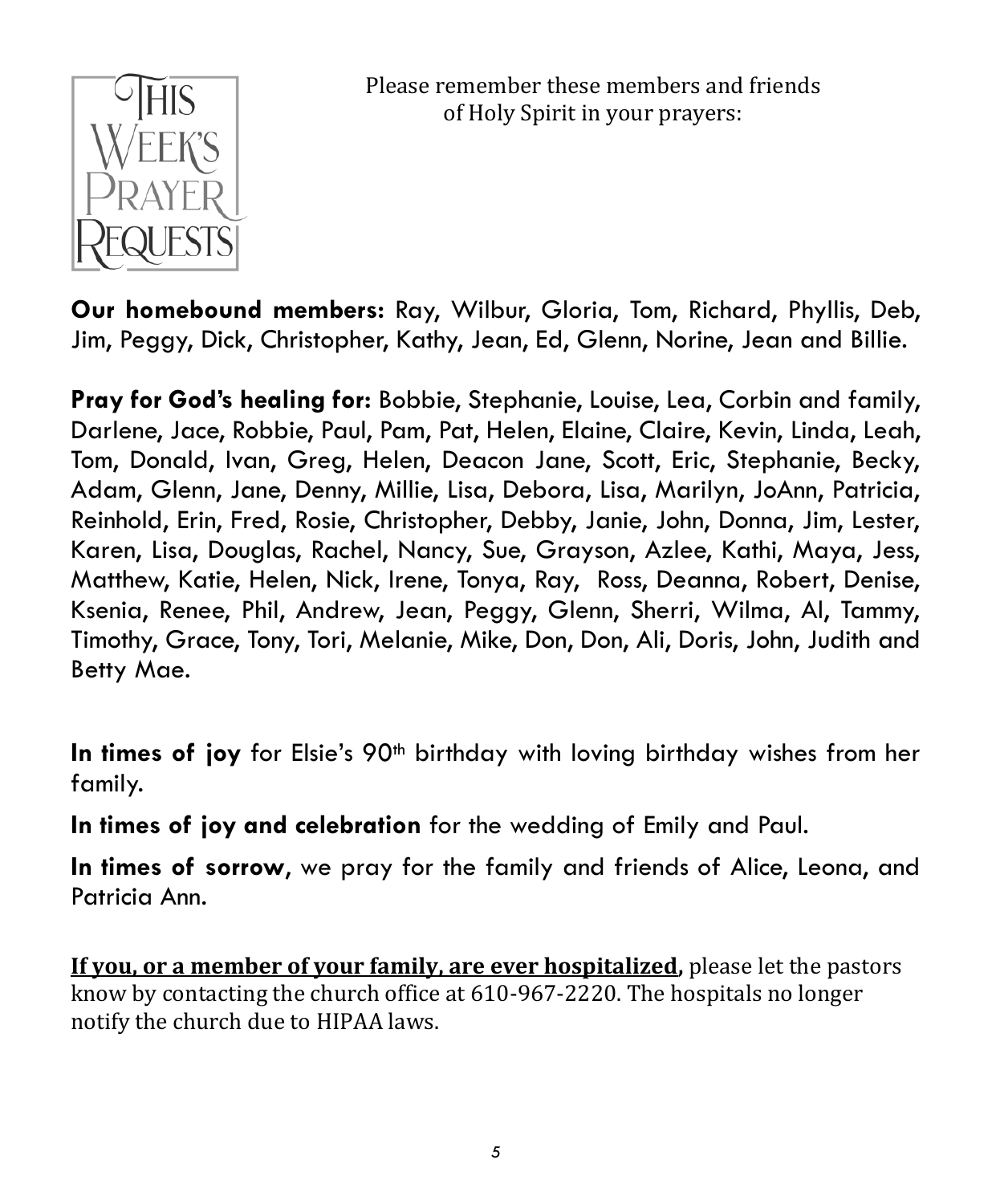### **Financial Results and Discussion – May 2022**

### **Operating Performance:**

Operating cash to begin the month was \$141,050. May operating income was \$65,447 and operating expenses were \$56,542, giving us a surplus of \$8,905. Prepaid expenses being used netted \$249. YTD we have \$14,416 surplus. Most mission areas were close or under budget for May. With the May operating results our operating cash reserve is \$150,205.

**Spirit Led, Spirit Alive Capital Campaign**: The current total in our Spirit Led, Spirit Alive account is \$154,125. Total donations for the month of May were \$7,327. There was one expense for \$771 for a down payment for the Paschal candle. This was funded entirely through a donation for a special designation item.

**Building Project Loan**: The balance on our Mission Investment Fund loan for the Building Project at the end of May is \$713,403.

**Lower Level Renovation Project:** The current total in our Lower Level Renovation Project account is \$398,273. There were no donations in May. There was one expense for the first payment of the project to Arthur Funk & Sons (\$53,311).

**Building Fund:** Our building fund decreased to \$6,621 during the month of May. Donations totaled \$614. There was one expense to replace a light in the lower parking lot and to change remaining upper parking lot lights to LED (\$1,000). Thank you for your continued support of our Building Fund!

Thank you to those who have donated to our **Spirit Led, Spirit Alive special designation items**. Please see below for an update on what we have collected. **Items that have already been donated are:** Baptismal font, Pascal candle, Bell tablecloth skirts, Communion rail cushions, 4 flower vases, 1 book cart, 8 worship center chairs. **Items still available to donate in memory or honor of:**

Flower tables (4) - \$1,500 each Usher stands (2) - \$2,550 each Book cart (1) - \$700 Worship center chairs (152) - \$100 each Narthex TV monitors (2) - \$2,225 each Narthex folding chairs (50) - \$55 each Narthex information kiosk - (estimate \$3,500)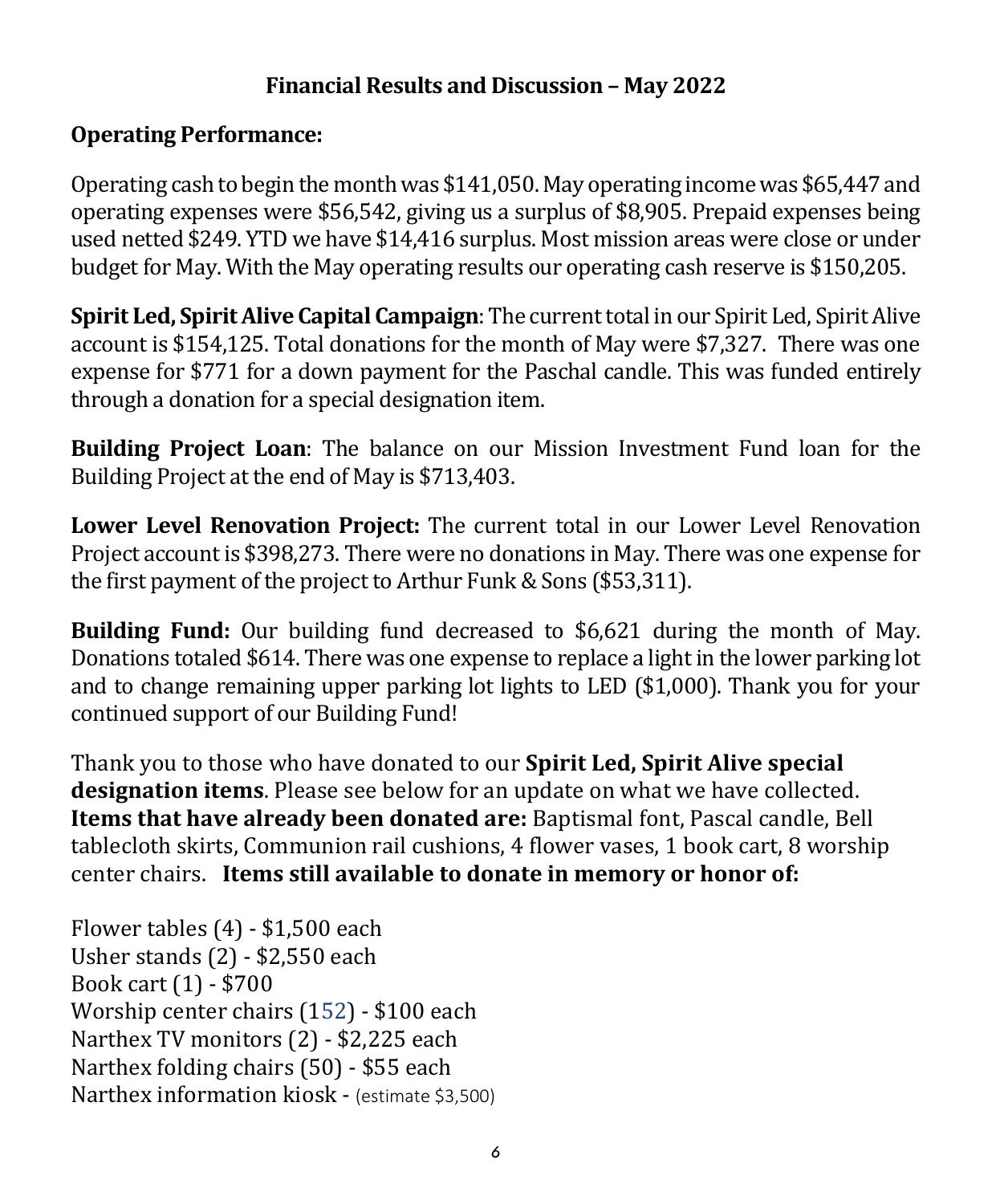## \***OUTREACH OPPORTUNITIES\***

### **TURNING POINT/OUTREACH FOR CHILDREN IN DOMESTIC ABUSE SHELTERS**

During June and July, Holy Spirit will be collecting diapers for Turning Point of the Lehigh Valley. Our Vacation Bible School children will join this effort by collecting diapers, baby shampoo, infant and preschool toys, baby wipes and baby teethers from June 20-24. Anyone can donate any of these items and/or diapers by placing them in the bin in the coat closet outside the Fellowship Center. If the church is locked, there is a collection bin outside by the entrance at the center of the building.

Turning Point shelters provide a safe place for victims of domestic violence and their children to explore their options for approximately 30 days. Turning Point operates two emergency shelters in Lehigh and Northampton Counties, accommodating single women and women with children in a communal living environment. Women and their children living in the shelters are exposed to a living situation free from violence, often for the first time in their lives. Children learn by example that one can live without violence. Thank you on behalf of these very vulnerable children.

### **EMMAUS GARDEN CLUB BENEFIT FOR EAST PENN NEIGHBORS HELPING NEIGHBORS**

On June 25th the Emmaus Garden Club/East Penn Neighbors Helping Neighbors is hosting Garden Tours at 7 Emmaus Home Gardens. All proceeds go to East Penn Neighbors Helping Neighbors which serves families through multi-faceted short term assistance helping to restore and sustain healthy independent living. You can help this effort in a couple of ways. One, be a Garden Host for 90 minutes at one of the gardens. Or, purchase a ticket to view the gardens. Tickets are \$25 in advance and include lunch – see the flyer for details. The event is rain or shine.

Garden Host volunteers will sit in the gardens and check people's tickets as they come in. There is no expectation to sell or explain anything floral. If you'd like to volunteer please call the Emmaus Garden Club at 610-310-7497.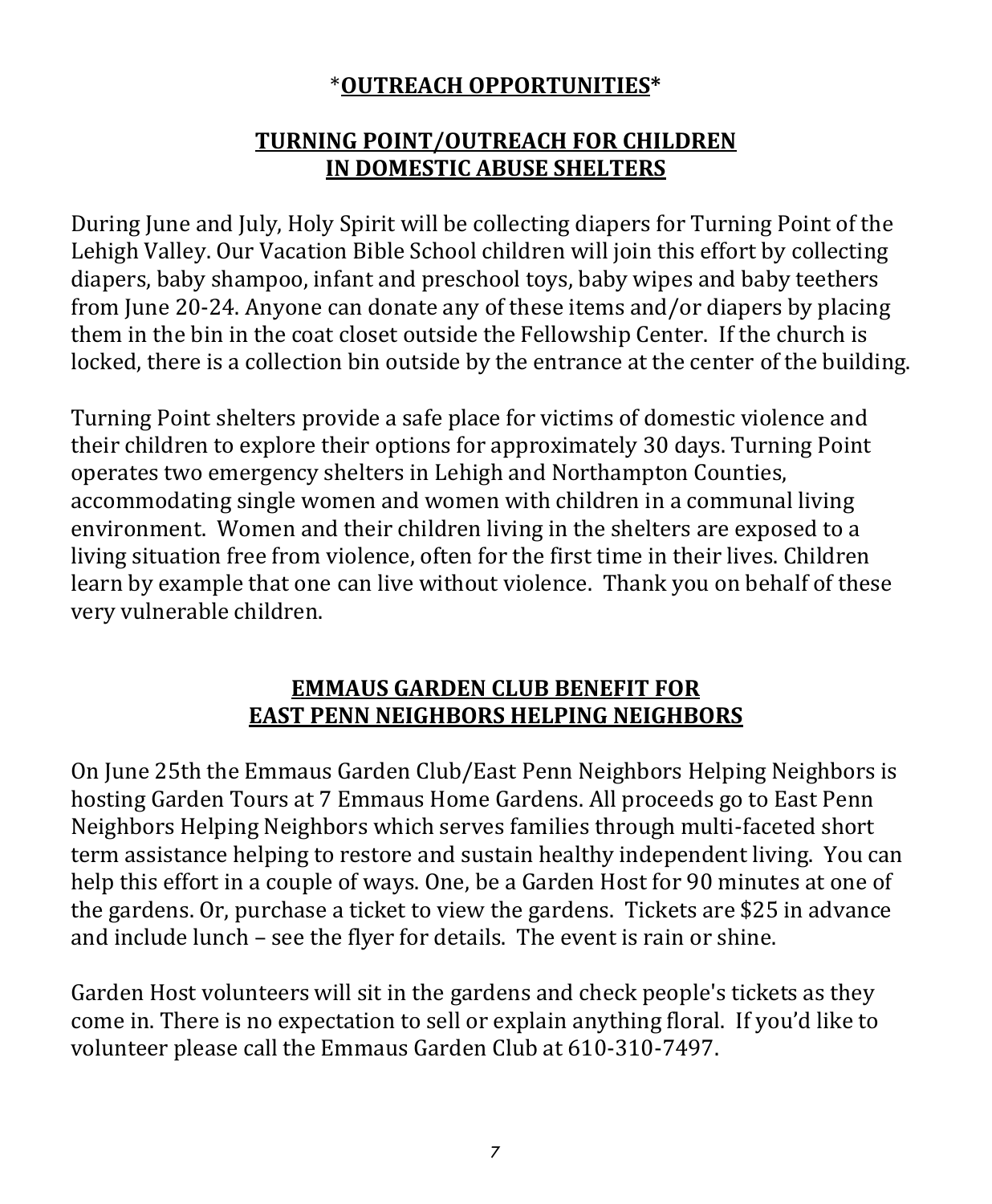The German choral group, **Vivida Banda**, is planning a trip to the USA this August and they would like to give a concert at the church on Saturday August 13 and possibly a join us for a song in morning worship on Sunday August 14.

They really enjoyed their time at Holy Spirit in 2018. Of course, this time it is much more complicated post-pandemic. They have been working with similar limitations and restrictions and now they are preparing a two week stay in the states, first in Chicago, then Allentown, and finishing in NYC.

**They are seeking homes who would host them for two nights - Aug 12 and Aug 13.** I am hoping that we can get the word out now so that families and individuals can begin thinking about this. What we did in 2018 worked extremely well and they are hoping to follow that same plan and schedule. Of course, they will provide us with information about everyone's vaccine status and negative Covid tests and will follow our masking guidelines. We know how things may change between now and August. But they are moving forward and would like a commitment for their stay with us.

The schedule would look something like this:

Arrival - Friday Aug 12 - light snack at host home

Sat Aug 13 - breakfast by host family, rehearsal at the church, lunch at a local restaurant, more rehearsal, light dinner at the church and then evening concert.

Sunday Aug 14 - Light breakfast at the church, participation in morning worship, lunch at the church, then departure for another local concert.

I have much of the letters and information from three years ago we can use as a blueprint. Of course things may be different if we cannot provide food at the church based on our guidelines since Covid. They will provide me with a list of names, including individual dietary needs and pets in the homes, etc. as soon as they have that information.

The concert last time was a blessing to all who attended, and their voices are truly beautiful - they have continued to win awards in Germany for their musicality.

Please contact [Cindy Ernst](mailto:cindyernst88@gmail.com) if you are willing to be a host. Thank you.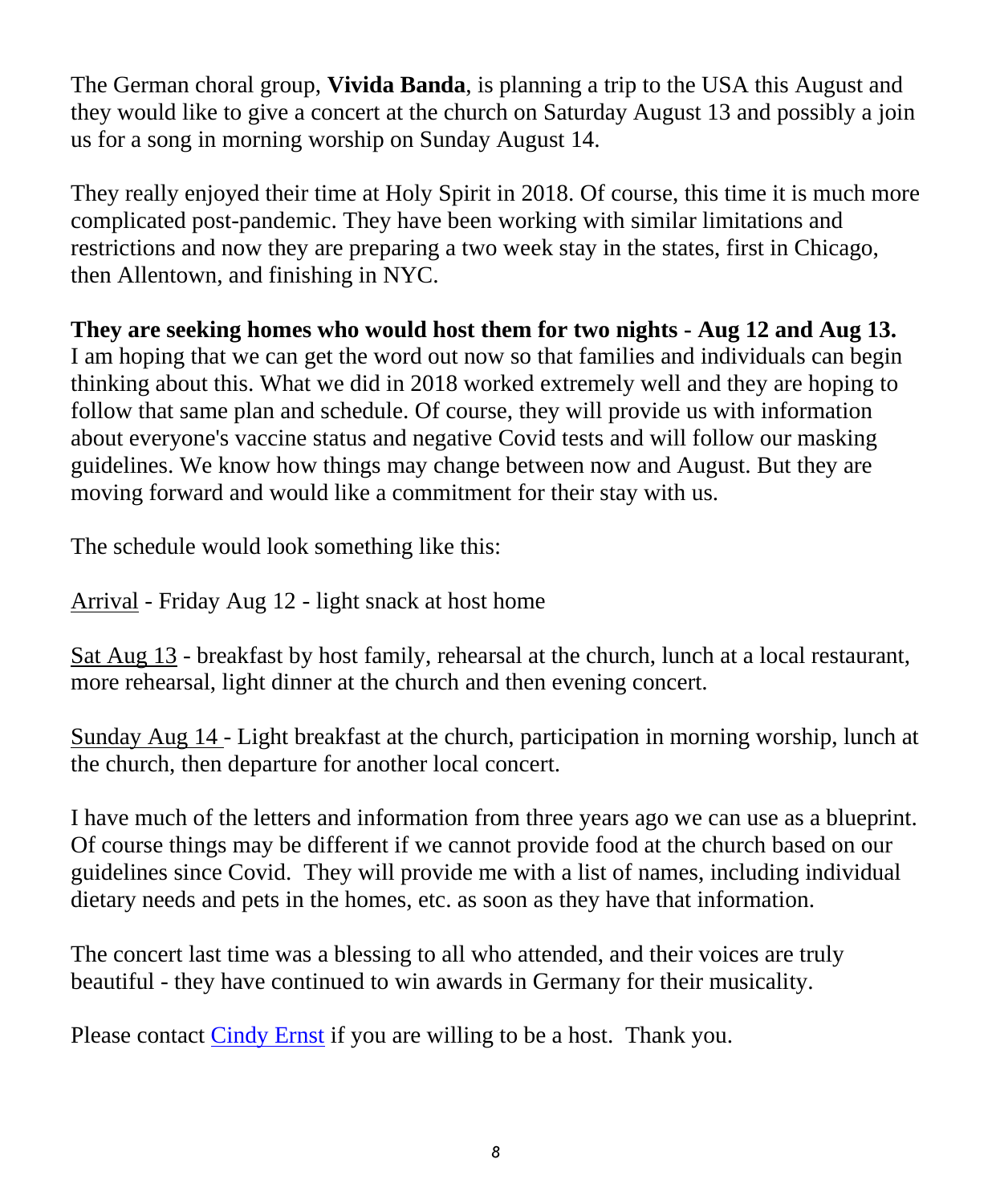### **SUNDAY, JUNE 19, WORSHIP LEADERS**

|                            | 8:30                | 10:30               |
|----------------------------|---------------------|---------------------|
| <b>Assisting Ministers</b> | Melanie Werley      | Deacon Jane Elliott |
| Readers                    | Jimmy Lee Werley    | Louise Davis        |
| <b>Ushers</b>              | Dean Black          | <b>Rick Slimmer</b> |
| Greeters                   | Lorie Stout Sherman | Nancy Slimmer       |



#### **Special Music for June 26, 2022 at 8:30am and 10:30am**

Elizabeth Moessner and Vi Ballard, soloists *Rejoice and Sing* includes African American spiritual "I'm Gonna Sing When the Spirit Says Sing" additional words and music Rollo A, Dilworth

*O Breathe On Me, O Breath of God* Text: E. Hatch Tune: Traditional Irish Arranged by: S. DeCesare *A Blessing* Jay Althouse Elizabeth Moessner and Vi Ballard, soloists